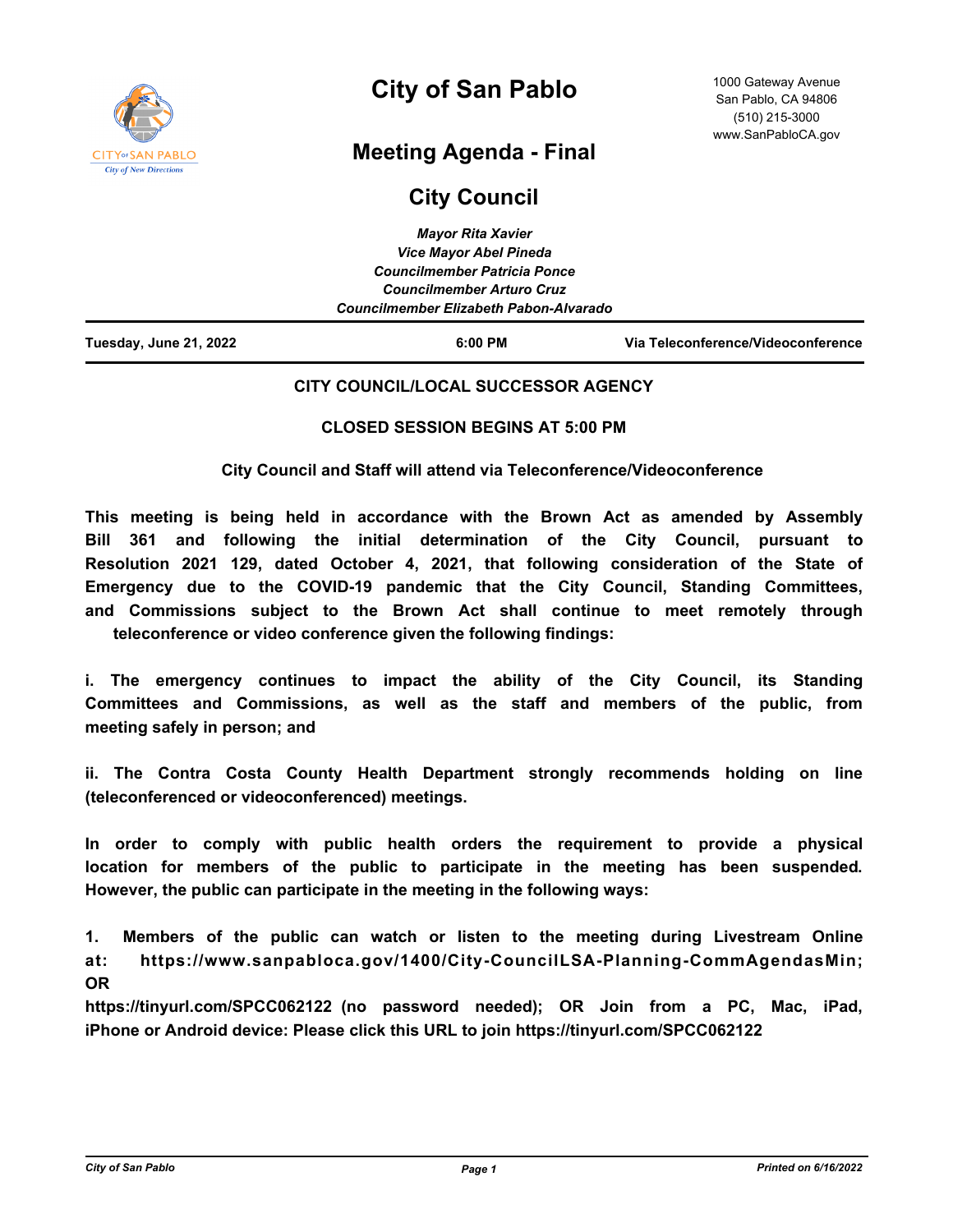**Or join by phone: Dial (for higher quality, dial a number based on your current location): US: +1 669 900 6833 or +1 346 248 7799 or +1 253 215 8782 or +1 929 205 6099, or +1 301 715 8592, or +1 312 626 6799; Webinar ID:835 5361 7324; International numbers available:https://us02web.zoom.us/u/kd5xddO66s.** 

**2. Public comments may be submitted watching the meeting via online link: https://tinyurl.com/SPCC062122.**

**a. Via EMAIL to CityClerk@SanPabloCA.gov. Each email must contain in the subject line "PUBLIC COMMENTS NOT ON THE AGENDA" [or] "PUBLIC COMMENTS - AGENDA ITEM #** ". Comments received by 12 noon on the day of the meeting will be provided in **advance to the City Council and posted online with the agenda materials.**

**b. During the meeting, the public may provide public comments via email to CityClerk@SanPabloCA.gov, which will be read into the record before Council consideration of the item and will be limited to three (3) minutes. Comments that do not conform to the City Council's rules of decorum may be summarized rather than read verbatim.**

**c. To make a public comment on a desired item while participating in the webinar, click on the "Raise Your Hand" option within the online webinar tool, or if participating via phone – press \*9.**

**d. Written comments on agenda items shall be submitted by noon on the day of the meeting to allow sufficient time for copying and consideration before Council consideration of the agenda item. Written comments exceeding one page must be submitted by 7:30 am on the day of the meeting.**

**As allowed by the Brown Act, the Mayor may limit the total time for public comment to facilitate the completion of business on the agenda. All comments received by the close of the meeting will be available after the meeting as supplemental materials and will become part of the official meeting record.** 

**Please note that all information provided in public comments including phone number called with, email addresses and any other personal information written or stated is subject to disclosure on the broadcast of the video- or tele-conferenced meeting. Comments posted online will not include personal information.**

**In accordance with the Americans with Disabilities Act, persons requiring assistance or auxiliary aids in order to participate should contact the City Clerk's Office at City Hall, 1000 Gateway Avenue, San Pablo, or by calling (510) 215-3000, as soon as possible prior to the meeting. The City will give such requests primary consideration, taking into account undue financial and administrative burdens or fundamental alterations in the city service, program or activity.**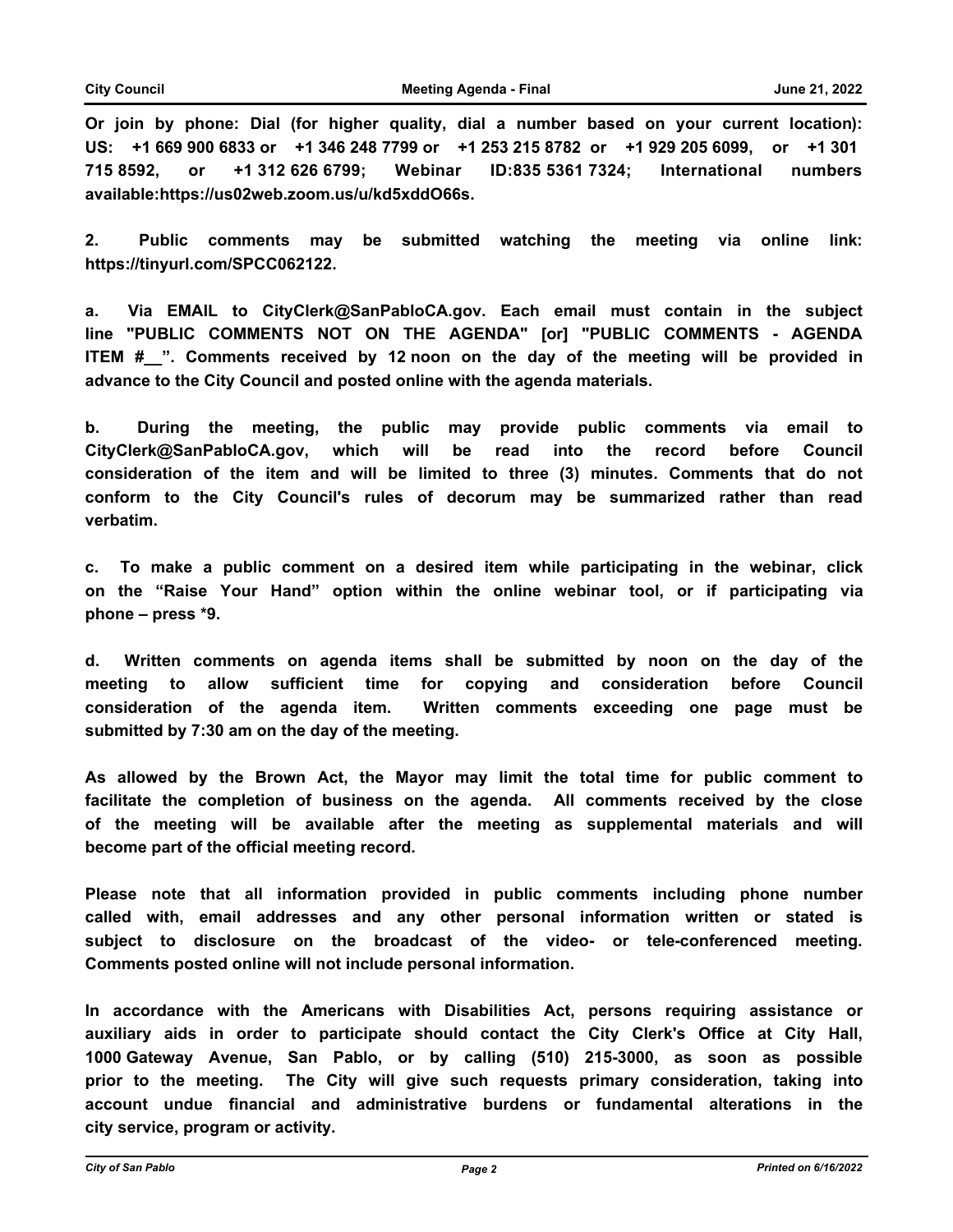**Copies of this Agenda and non-exempt public records relating to an open session item on this agenda will be available for public view at the City Clerk's Office, 1000 Gateway Avenue, San Pablo. The full agenda packet may also be viewed on the city website at https://www.sanpabloca.gov/1400/City-CouncilLSA-Planning-Comm-AgendasMin.**

**In accordance with the Americans with Disabilities Act, persons requiring assistance or auxiliary aids in order to participate should contact the City Clerk's Office at City Hall, 1000 Gateway Avenue, San Pablo, or by calling (510) 215-3000, as soon as possible prior to the meeting. The City will give such requests primary consideration, taking into account undue financial and administrative burdens or fundamental alterations in the city service, program or activity.**

**The full agenda packet may also be viewed on the city website at https://www.sanpabloca.gov/1400/City-CouncilLSA-Planning-Comm-AgendasMin.**

#### **ROLL CALL**

Members of the public may address the Council concerning the Closed Session matters on tonight's agenda before consideration of the item. Please file your name and address with the City Clerk on forms provided at the speaker's podium.

#### **CLOSED SESSION**

CLOSED SESSION CONFERENCE WITH LABOR NEGOTIATORS (Pursuant to Govt. Code section 54957.6) AGENCY DESIGNATED REPRESENTATIVES: Charles Ching, Norman Veloso, Viviana Toledo, Outside Labor Counsel and Negotiator Kelly Tuffo EMPLOYEE ORGANIZATIONS: Association of Intermediate Employees, Confidential Employees, Contract Employees, Division Managers, Executive Management, San Pablo Police Employees Association; San Pablo Police Employees Association (Management Unit); Operating Engineers Local Union No. 3, AFL-CIO; and Part-Time Employees **1.** [#22-280](http://sanpablo.legistar.com/gateway.aspx?m=l&id=/matter.aspx?key=5412)

## **\* \* \* END OF CLOSED SESSION \* \* \***

#### **PLEDGE OF ALLEGIANCE**

#### **ROLL CALL**

Speakers wishing to address the Council or Successor Agency on a specific agenda item should file a form with the City Clerk indicating the agenda item. The Mayor or Chair will invite you to speak at the appropriate time when the matter is being considered. If you desire to address the Council or Agency, please file your name and address with the City Clerk on forms available at the podium. We also ask that all cell phones be turned off or silenced during the meeting.

#### **REPORT ON CLOSED SESSION**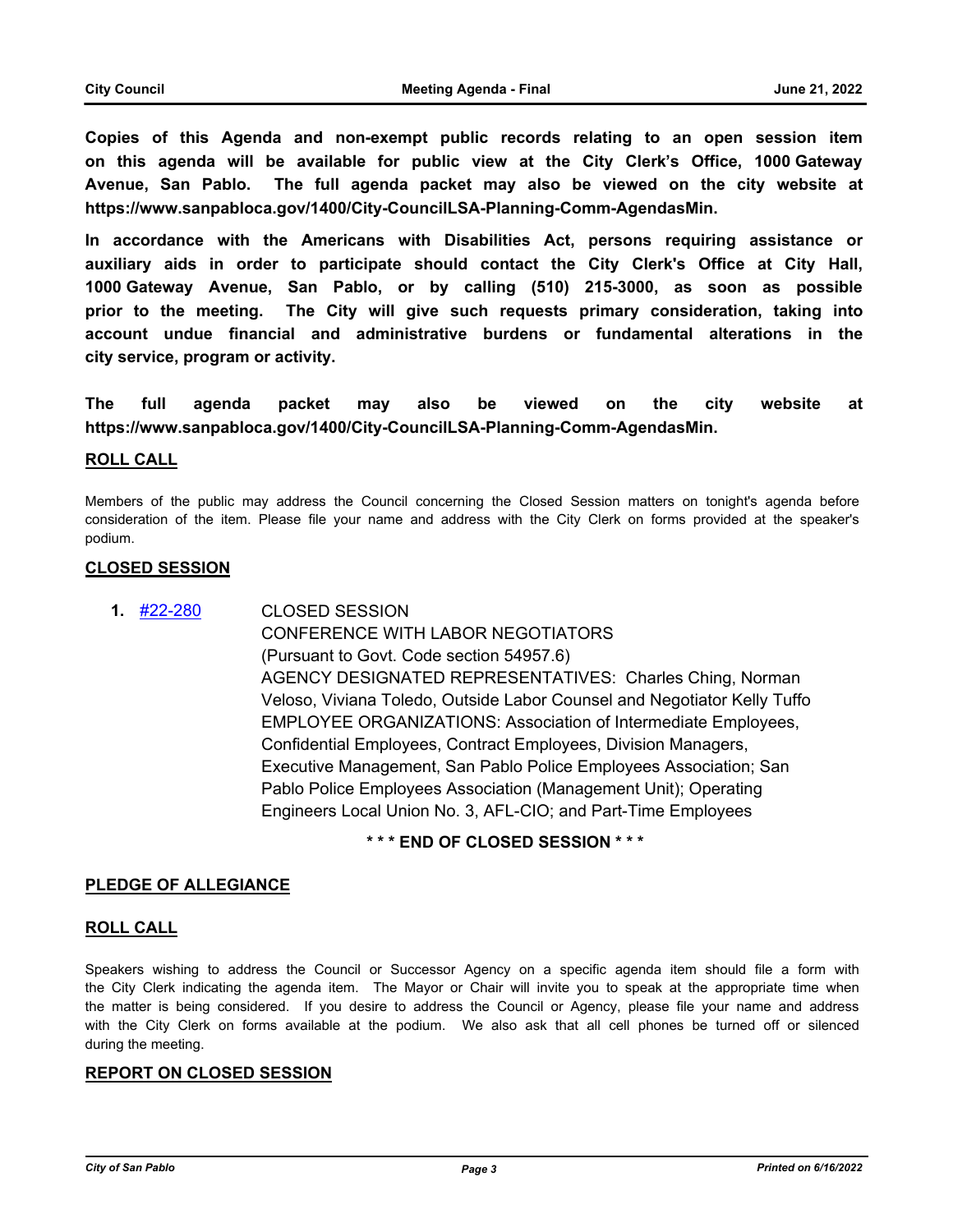#### **ORAL COMMUNICATIONS**

*This is the time for comments on any item within the Council's subject matter jurisdiction, if such item is NOT*  listed on tonight's agenda. The Council may not engage in discussion or take action on any item that is not *specifically listed on the agenda. Your item may be referred to city staff for investigation, report or placement on a future agenda. Persons addressing the Council are required to limit their remarks to three (3) minutes unless an extension or decrease of time is ordered. Please file your name and address with the City Clerk on forms available at the speaker's podium.*

### **PROCLAMATIONS**

REQUEST BY MAYOR XAVIER FOR ISSUANCE OF PROCLAMATION IN HONOR AND REMEMBRANCE OF THE 19 STUDENTS AND 2 TEACHERS OF ROBB ELEMENTARY SCHOOL IN UVALDE, TEXAS **2.** [#22-282](http://sanpablo.legistar.com/gateway.aspx?m=l&id=/matter.aspx?key=5414) *Recommendation:* Approve by Minute Order

#### **PRESENTATIONS**

C.O.R.E. (COORDINATED OUTREACH REFERRAL AND ENGAGEMENT) ANNUAL UPDATE PRESENTATION **3.** [#22-289](http://sanpablo.legistar.com/gateway.aspx?m=l&id=/matter.aspx?key=5421)

*Recommendation:* Adopt Resolution

#### **CITY MANAGER REMARKS**

#### **CONSENT CALENDAR**

*The Consent Calendar includes routine items that are to be enacted by one motion. There will be no separate discussion of these items. If discussion is requested, the item will be removed from the Consent Calendar and considered separately.*

RESOLUTION OF THE CITY COUNCIL OF THE CITY OF SAN PABLO TO INCLUDE THE SUTTER AVENUE GREENING PROJECT IN THE FY 2023-24 OPERATING BUDGET AND CAPITAL IMPROVEMENT PROGRAM (CIP) BUDGET **4.** [#22-291](http://sanpablo.legistar.com/gateway.aspx?m=l&id=/matter.aspx?key=5423)

*Recommendation:* Adopt Resolution

RESOLUTION OF THE CITY COUNCIL OF THE CITY OF SAN PABLO ADOPTING THE FY 2022/23 AND FY 2023/24 BIENNIAL OPERATING AND CAPITAL IMPROVEMENT PROJECTS BUDGETS **5.** [#22-285](http://sanpablo.legistar.com/gateway.aspx?m=l&id=/matter.aspx?key=5417)

*Recommendation:* Adopt Resolution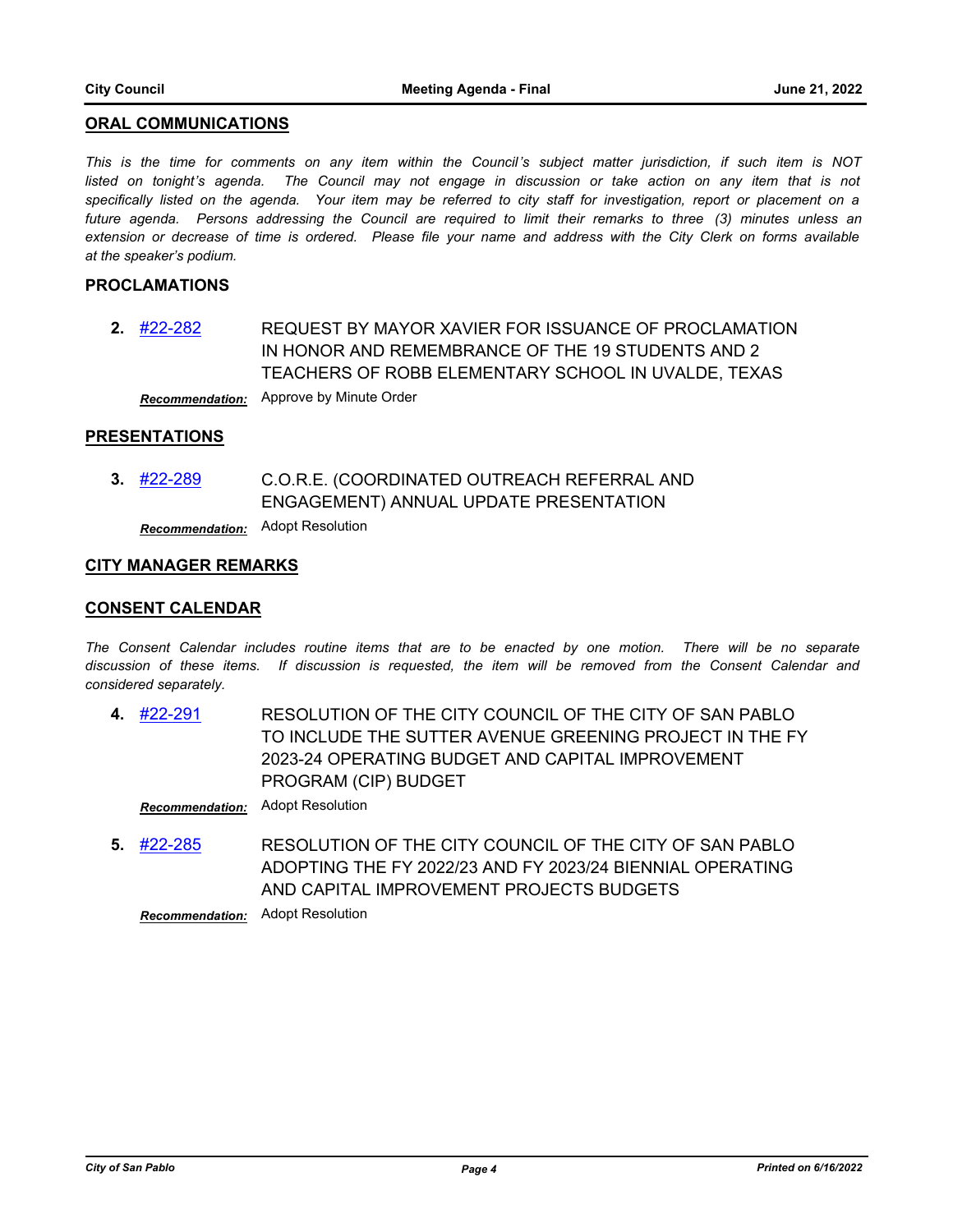| 6. $\#22-171$<br><b>Recommendation:</b> | RESOLUTION OF THE CITY COUNCIL OF THE CITY OF SAN PABLO (1)<br>APPROVING THE CHILDHOOD OBESITY PREVENTION ADVISORY<br>GROUP (COPAG) RECOMMENDATIONS FOR CHILDHOOD OBESITY<br>PREVENTION (COP) PROGRAMS FOR FISCAL YEAR 2022/23; AND<br>(2) AUTHORIZING THE CITY MANAGER TO EXECUTE GRANT<br>AGREEMENTS / CONTRACTS WITH ELIGIBLE AGENCY PROVIDERS<br>FOR CHILDHOOD OBESITY PREVENTION PROGRAMS FOR A TOTAL<br>AMOUNT NOT TO EXCEED \$250,000 FOR ALL CONTRACTS FOR<br><b>FISCAL YEAR 2022/23.</b><br><b>Adopt Resolution</b>                                                                                                                                                                                                                                                                                                                                                                                                                                                                                                                                                                                                                                                                                                                                             |
|-----------------------------------------|--------------------------------------------------------------------------------------------------------------------------------------------------------------------------------------------------------------------------------------------------------------------------------------------------------------------------------------------------------------------------------------------------------------------------------------------------------------------------------------------------------------------------------------------------------------------------------------------------------------------------------------------------------------------------------------------------------------------------------------------------------------------------------------------------------------------------------------------------------------------------------------------------------------------------------------------------------------------------------------------------------------------------------------------------------------------------------------------------------------------------------------------------------------------------------------------------------------------------------------------------------------------------|
| 7. $\#22 - 271$                         | RESOLUTIONS OF THE CITY COUNCIL OF THE CITY OF SAN PABLO<br><b>AUTHORIZING THE CITY MANAGER TO:</b><br>1) EXECUTE A LEGAL SERVICES AGREEMENT BETWEEN THE CITY<br>AND MURPHY & ASSOCIATES REGARDING ECONOMIC<br>DEVELOPMENT ACTIVITIES FOR UP TO \$50,000 FOR FISCAL YEAR<br>2022-23, WITH A RENEWAL OPTION FOR UP TO \$50,000 FOR FISCAL<br>YEAR 2023-24, FOR A TOTAL CONTRACT AMOUNT NOT TO EXCEED<br>\$100,000;<br>2) EXECUTE A LEGAL SERVICES AGREEMENT BETWEEN THE CITY<br>AND MURPHY & ASSOCIATES REGARDING HOUSING SUCCESSOR<br>ACTIVITIES FOR UP TO \$30,000 FOR FISCAL YEAR 2022-23, WITH A<br>RENEWAL OPTION FOR UP TO \$30,000 FOR FISCAL YEAR 2023-24,<br>FOR A TOTAL CONTRACT AMOUNT NOT TO EXCEED \$60,000; AND<br>3) A RESOLUTION OF THE SAN PABLO LOCAL SUCCESSOR<br>AGENCY AUTHORIZING THE EXECUTIVE DIRECTOR TO EXECUTE A<br>LEGAL SERVICES AGREEMENT BETWEEN THE LOCAL<br>SUCCESSOR AGENCY AND MURPHY & ASSOCIATES FOR<br>ACTIVITIES AND OBLIGATIONS OF THE SUCCESSOR-IN-INTEREST<br>TO THE FORMER REDEVELOPMENT AGENCY OF THE CITY OF SAN<br>PABLO FOR UP TO \$30,000 FOR FISCAL YEAR 2022-23, WITH A<br>RENEWAL OPTION FOR UP TO \$30,000 FOR FISCAL YEAR 2023-24,<br>FOR A TOTAL CONTRACT AMOUNT NOT TO EXCEED \$60,000<br><b>Adopt Resolutions</b> |
| <b>Recommendation:</b>                  |                                                                                                                                                                                                                                                                                                                                                                                                                                                                                                                                                                                                                                                                                                                                                                                                                                                                                                                                                                                                                                                                                                                                                                                                                                                                          |

RESOLUTION OF THE CITY COUNCIL OF THE CITY OF SAN PABLO RESETTING THE PUBLIC HEARING FOR THE SAN PABLO STREET LIGHTING AND LANDSCAPE ASSESSMENT DISTRICT NO. 1982-01 FOR FISCAL YEAR 2022/23 TO JULY 5, 2022 **8.** [#22-290](http://sanpablo.legistar.com/gateway.aspx?m=l&id=/matter.aspx?key=5422)

*Recommendation:* Adopt Resolution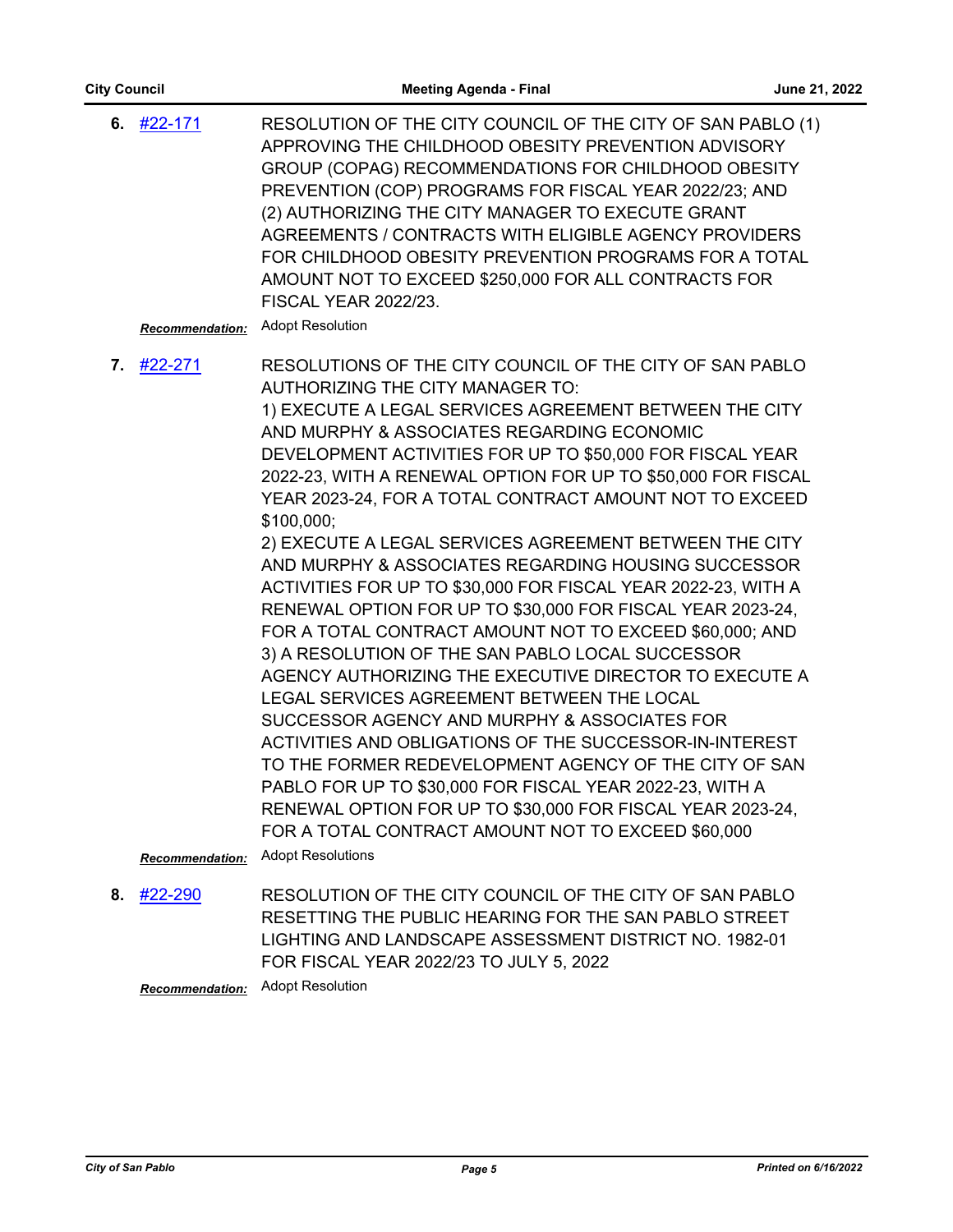| <b>City Council</b>                    | <b>Meeting Agenda - Final</b>                                                                                                                                                                                                                                                                                                                                                                                                                                                                                       | June 21, 2022 |
|----------------------------------------|---------------------------------------------------------------------------------------------------------------------------------------------------------------------------------------------------------------------------------------------------------------------------------------------------------------------------------------------------------------------------------------------------------------------------------------------------------------------------------------------------------------------|---------------|
| $9.$ #22-283<br><b>Recommendation:</b> | RESOLUTION OF THE CITY COUNCIL OF THE CITY OF SAN PABLO<br>AUTHORIZING THE CITY MANAGER TO EXECUTE AN AGREEMENT<br>WITH SWEEPING CORPORATION OF AMERICA FOR CITYWIDE<br>STREET SWEEPING SERVICES FOR FISCAL YEAR 2022/23 AT A<br>COST NOT TO EXCEED \$180,000 WITH AN OPTION FOR FOUR<br>ANNUAL RENEWALS AT CITY'S DISCRETION, WITH COMPENSATION<br>ADJUSTED ANNUALLY BASED ON THE CONSUMER PRICE INDEX,<br>AND SUBJECT TO FUNDING AVAILABILITY AUTHORIZED BY THE CITY<br><b>COUNCIL</b><br><b>Adopt Resolution</b> |               |
| 10. #22-284<br><b>Recommendation:</b>  | RESOLUTION OF THE CITY COUNCIL OF THE CITY OF SAN PABLO<br>AUTHORIZING THE CITY MANAGER TO EXECUTE AN AMENDED AND<br>RESTATED SERVICE AGREEMENT WITH THE WEST CONTRA<br>COSTA INTEGRATED WASTE MANAGEMENT AUTHORITY FOR THE<br>CITY of SAN PABLO TO PROVIDE CERTAIN FINANCIAL SERVICES TO<br>THE AUTHORITY FOR \$2,659.27 PER MONTH BEGINNING JULY 1,<br>2022 AND ENDING DECEMBER 31, 2022<br><b>Adopt Resolution</b>                                                                                               |               |
| 11. #22-287<br><b>Recommendation:</b>  | RESOLUTION OF THE CITY COUNCIL OF THE CITY OF OF SAN<br>PABLO AMENDING THE CITY'S CLASSIFICATION AND<br>COMPENSATION PLAN FOR FY 2022/23 BY APPROVING AN<br>ADDITIONAL 2.0 FTE POLICE OFFICER POSITIONS IN THE POLICE<br><b>DEPARTMENT</b><br><b>Adopt Resolution</b>                                                                                                                                                                                                                                               |               |
| 12. #22-288                            | RESOLUTION OF THE CITY COUNCIL OF THE CITY OF SAN PABLO<br>AUTHORIZING THE CITY MANAGER TO EXECUTE AN ANIMAL<br>CONTROL SERVICES AGREEMENT BETWEEN THE CITY OF SAN<br>PABLO AND CONTRA COSTA COUNTY ANIMAL CONTROL<br>SERVICES FOR FISCAL YEAR 2022-23 AND FISCAL YEAR 2023-24.<br>EFFECTIVE JULY 1, 2022 THROUGH JUNE 30, 2024, WHICH WILL<br>AUTOMATICALLY RENEW FOR SUCCESSIVE THREE-YEAR<br>PERIODS UNLESS TERMINATED<br><b>Adopt Resolution</b>                                                                |               |
| <b>Recommendation:</b>                 |                                                                                                                                                                                                                                                                                                                                                                                                                                                                                                                     |               |
| 13. #22-279                            | RESOLUTION OF THE CITY COUNCIL OF THE CITY OF SAN PABLO<br>AUTHORIZING THE CITY MANAGER TO EXECUTE RESTRICTED<br><b>GRANT AGREEMENTS WITH THE DEPARTMENT OF</b><br>TRANSPORTATION NECESSARY FOR THE CITY OF SAN PABLO TO<br>RECEIVE GRANT FUNDS FOR THE SAN PABLO OLD TOWN POCKET                                                                                                                                                                                                                                   |               |

*Recommendation:* Adopt Resolution

PARK AND ILLEGAL DUMPING OUTREACH PROJECT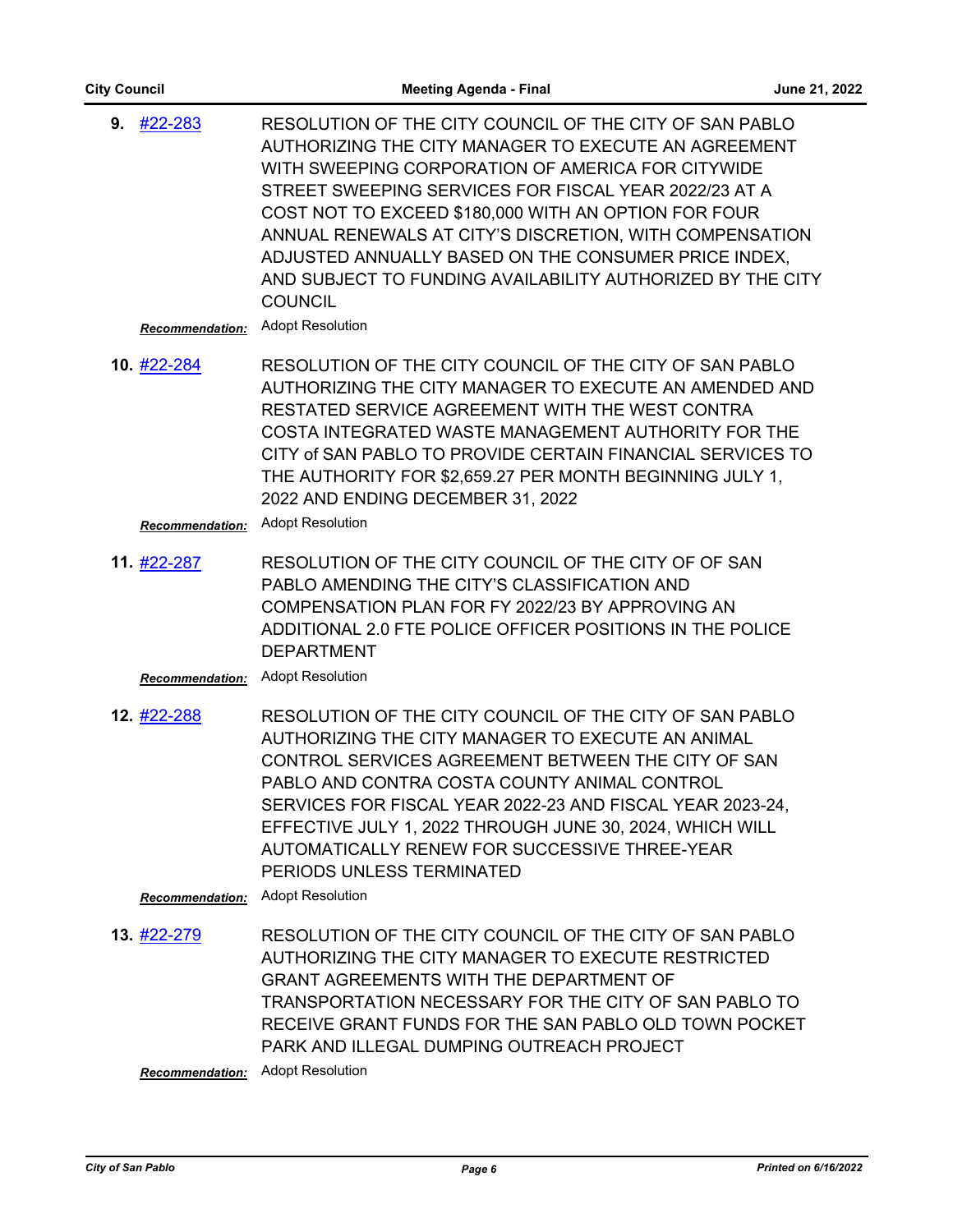| <b>City Council</b>                          | <b>Meeting Agenda - Final</b>                                                                                                                                                                                                                                                                                                                                                                                                                                                                                                                                                                                                                                                                                                 | June 21, 2022 |
|----------------------------------------------|-------------------------------------------------------------------------------------------------------------------------------------------------------------------------------------------------------------------------------------------------------------------------------------------------------------------------------------------------------------------------------------------------------------------------------------------------------------------------------------------------------------------------------------------------------------------------------------------------------------------------------------------------------------------------------------------------------------------------------|---------------|
| 14. #22-273<br><b>Recommendation:</b>        | RESOLUTION OF THE CITY COUNCIL OF THE CITY OF SAN PABLO<br>AUTHORIZING THE CITY MANAGER TO ENTER INTO FIVE (5) YEAR<br>AGREEMENTS WITH NINYO AND MOORE, SCS ENGINEERS, AND<br>ACC ENVIRONMENTAL CONSULTANTS FOR ON-CALL INDUSTRIAL<br>HYGIENIST CONSULTING SERVICES IN THE AMOUNT OF \$50,000<br>FOR EACH AGREEMENT EACH FISCAL YEAR 2022/23 THROUGH<br>2026/27, SUBJECT TO FUNDING AVAILABILITY AUTHORIZED BY THE<br>CITY COUNCIL, FOR A TOTAL AUTHORIZATION OF \$250,000 FOR<br><b>EACH AGREEMENT</b><br><b>Adopt Resolution</b>                                                                                                                                                                                            |               |
| 15. #22-272<br><b>Recommendation:</b>        | RESOLUTION OF THE CITY COUNCIL OF THE CITY OF SAN PABLO:<br>(1) RATIFYING A DECEMBER 12, 2018 PIGGYBACK AGREEMENT<br>WITH PINNACLE PETROLEUM, INC. FOR THE PURCHASE OF FUEL<br>FOR CITY OPERATIONS; (2) AUTHORIZING THE CITY MANAGER TO<br>EXECUTE A FIRST AMENDMENT TO THE AGREEMENT TO ADD A<br>JUNE 30, 2023 TERMINATION DATE AND ESTABLISH THAT THE<br>COMPENSATION UNDER THE CONTRACT SHALL NOT EXCEED<br>\$211,000 FOR FY2022-23 and \$250,000 (INCLUDING A \$30,000<br>CONTINGENCY) FOR FY2022-23, WITH THE TOTAL COMPENSATION<br>AMOUNT UNDER THE AGREEMENT NOT TO EXCEED \$829,666;<br>AND (3) RATIFYING \$506,481.70 IN PAYMENTS PREVIOUSLY MADE<br>TO PINNACLE MADE UNDER THE AGREEMENT<br><b>Adopt Resolution</b> |               |
| 16. #22-261<br><b>Recommendation:</b>        | RESOLUTION OF THE CITY COUNCIL OF THE CITY OF SAN PABLO<br>APPROVING A CONSULTING SERVICES AGREEMENT WITH THE<br>SAN PABLO ECONOMIC DEVELOPMENT CORPORATION FOR FY<br>2022/23 IN THE AMOUNT OF \$562,500<br><b>Adopt Resolution</b>                                                                                                                                                                                                                                                                                                                                                                                                                                                                                           |               |
| 17. <u>#22-232</u><br><b>Recommendation:</b> | RESOLUTION OF THE CITY COUNCIL OF THE CITY OF SAN PABLO<br>CALLING AND GIVING NOTICE OF THE HOLDING OF A GENERAL<br>MUNICIPAL ELECTION ON TUESDAY, NOVEMBER 8, 2022,<br>REQUESTING AND CONSENTING TO CONSOLIDATION OF<br>ELECTIONS, AND SETTING SPECIFICATIONS OF THE ELECTION<br>ORDER.<br><b>Adopt Resolution</b>                                                                                                                                                                                                                                                                                                                                                                                                           |               |
|                                              |                                                                                                                                                                                                                                                                                                                                                                                                                                                                                                                                                                                                                                                                                                                               |               |
|                                              |                                                                                                                                                                                                                                                                                                                                                                                                                                                                                                                                                                                                                                                                                                                               |               |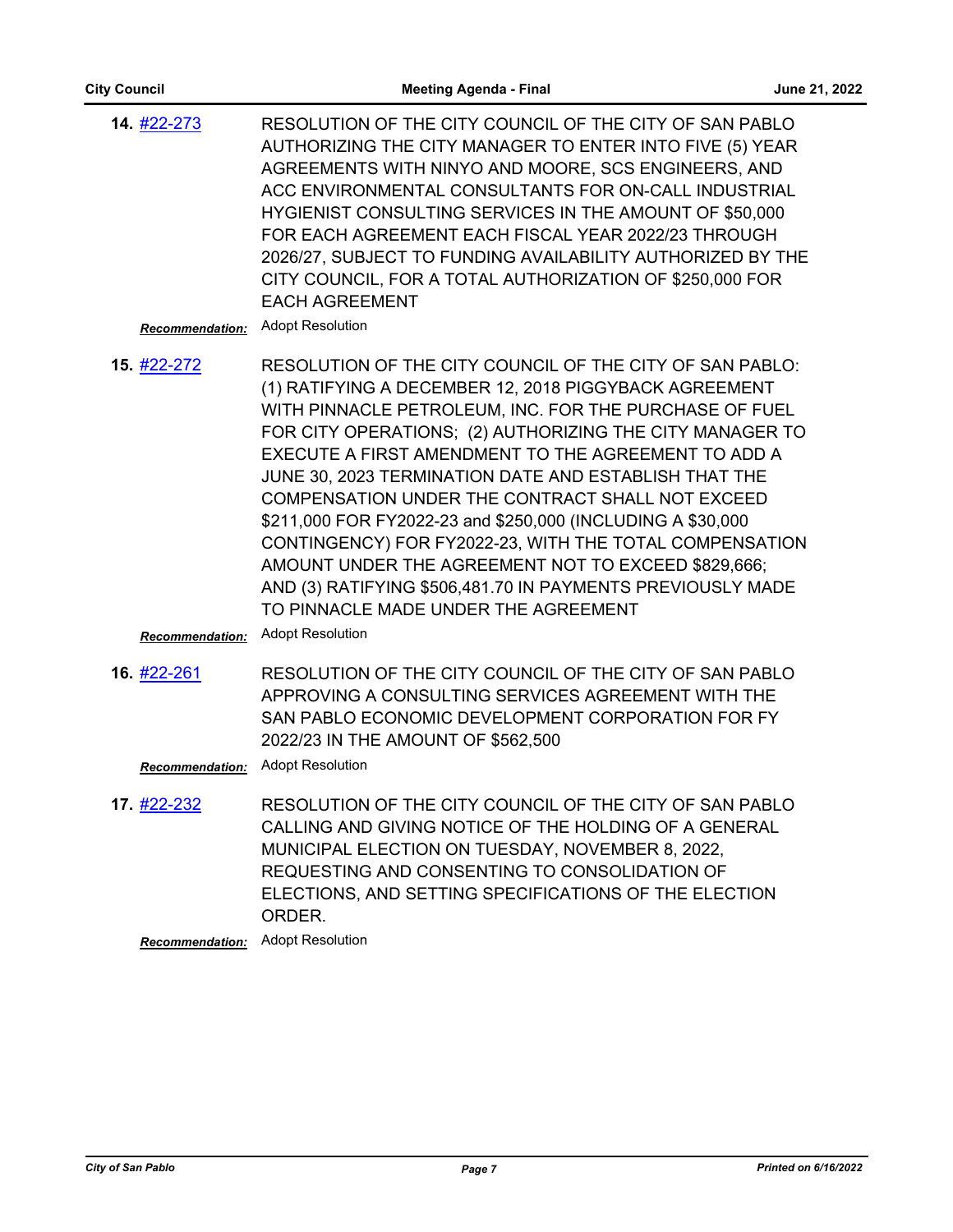| <b>Meeting Agenda - Final</b>                                                                                                                                                                                                                                   | June 21, 2022                                                                                                                                                                                                                                                                                                                                                                                                                                                                                                                                                                                                                                                                                                                                                                                                                                                                                                                                                                                                                                                                                                                                                                                                                                                                                                                                                                                                                   |
|-----------------------------------------------------------------------------------------------------------------------------------------------------------------------------------------------------------------------------------------------------------------|---------------------------------------------------------------------------------------------------------------------------------------------------------------------------------------------------------------------------------------------------------------------------------------------------------------------------------------------------------------------------------------------------------------------------------------------------------------------------------------------------------------------------------------------------------------------------------------------------------------------------------------------------------------------------------------------------------------------------------------------------------------------------------------------------------------------------------------------------------------------------------------------------------------------------------------------------------------------------------------------------------------------------------------------------------------------------------------------------------------------------------------------------------------------------------------------------------------------------------------------------------------------------------------------------------------------------------------------------------------------------------------------------------------------------------|
| RENEWAL OPTIONS SUBJECT TO FUNDING AVAILABILITY<br>OF \$35,880 INCLUDING A 20% CONTINGENCY.<br><b>Adopt Resolution</b>                                                                                                                                          |                                                                                                                                                                                                                                                                                                                                                                                                                                                                                                                                                                                                                                                                                                                                                                                                                                                                                                                                                                                                                                                                                                                                                                                                                                                                                                                                                                                                                                 |
| TO: (1) WAIVE THE CITY'S OWN REQUIREMENTS FOR A<br>COMPETITIVE PROPOSAL PROCESS DUE TO STAFFING AND<br>FOLLOWING AGREEMENTS FOR THE POLICE DEPARTMENT,<br>OFFICE FOR FISCAL YEAR 2022-2023 AND INCREASING<br><b>THESE AMENDMENTS</b><br><b>Adopt Resolution</b> |                                                                                                                                                                                                                                                                                                                                                                                                                                                                                                                                                                                                                                                                                                                                                                                                                                                                                                                                                                                                                                                                                                                                                                                                                                                                                                                                                                                                                                 |
| <b>YEAR 2022/23</b><br><b>Adopt Resolution</b>                                                                                                                                                                                                                  |                                                                                                                                                                                                                                                                                                                                                                                                                                                                                                                                                                                                                                                                                                                                                                                                                                                                                                                                                                                                                                                                                                                                                                                                                                                                                                                                                                                                                                 |
| BUDGET; AND (2) WAIVE THE COMPETITIVE BIDDING<br>PABLO MUNICIPAL CODE SECTION 3.16.110<br><b>Adopt Resolution</b>                                                                                                                                               |                                                                                                                                                                                                                                                                                                                                                                                                                                                                                                                                                                                                                                                                                                                                                                                                                                                                                                                                                                                                                                                                                                                                                                                                                                                                                                                                                                                                                                 |
|                                                                                                                                                                                                                                                                 | RESOLUTION OF THE CITY COUNCIL OF THE CITY OF SAN PABLO<br>AUTHORIZING THE CITY MANAGER TO ENTER INTO AN AGREEMENT<br>WITH NINYO & MOORE FOR RUMRILI SPORTS COMPLEX ANNUAL<br>SURFACE CAP INSPECTIONS AND REPORTING FOR FISCAL YEAR<br>2022/23 IN THE AMOUNT OF \$5,100 WITH A 20% CONTINGENCY FOR<br>A TOTAL AUTHORIZATION OF \$6,120, AND WITH FOUR ONE-YEAR<br>AUTHORIZED BY THE CITY COUNCIL FOR A TOTAL AUTHORIZATION<br>RESOLUTION OF THE CITY COUNCIL OF THE CITY OF SAN PABLO<br>CIRCUMSTANCES BROUGHT ABOUT BY THE COVID-19 PANDEMIC<br>AND EMERGENCY; (2) APPROVE AMENDMENTS EXTENDING THE<br>COMMUNITY DEVELOPMENT DEPARTMENT, CITY MANAGER'S<br>COMPENSATION: BUREAU VERITAS, INTEGRATED MARKETING<br>COMMUNICATIONS, STRATEGIC RESEARCH INSTITUTE, JAMES<br>PARROT, TOWNSEND PUBLIC AFFAIRS, COLE PRO MEDIA, CRISIS<br>MC911 AND (3) AUTHORIZE THE CITY MANAGER TO EXECUTE<br>RESOLUTION OF THE CITY COUNCIL OF THE CITY OF SAN PABLO<br>ESTABLISHING THE GANN APPROPRIATIONS LIMIT FOR FISCAL<br>RESOLUTION OF THE CITY COUNCIL OF THE CITY OF SAN PABLO<br>AUTHORIZING THE CITY MANAGER TO: (1) PURCHASE ONE (1) 2021<br>FORD E-450 CHASSIS, ELECTRIC BATTERY-POWERED FLATBED<br>TRUCK FROM PHOENIX MOTORCARS LEASING, LCC IN ANAHEIM,<br>CA IN AN AMOUNT NOT TO EXCEED \$133,971 FROM THE FY 2021/22<br>PROPERTY MAINTENANCE VEHICLE REPLACEMENT OPERATING<br>REQUIREMENTS FOR THE PURCHASE PURSUANT TO THE SAN |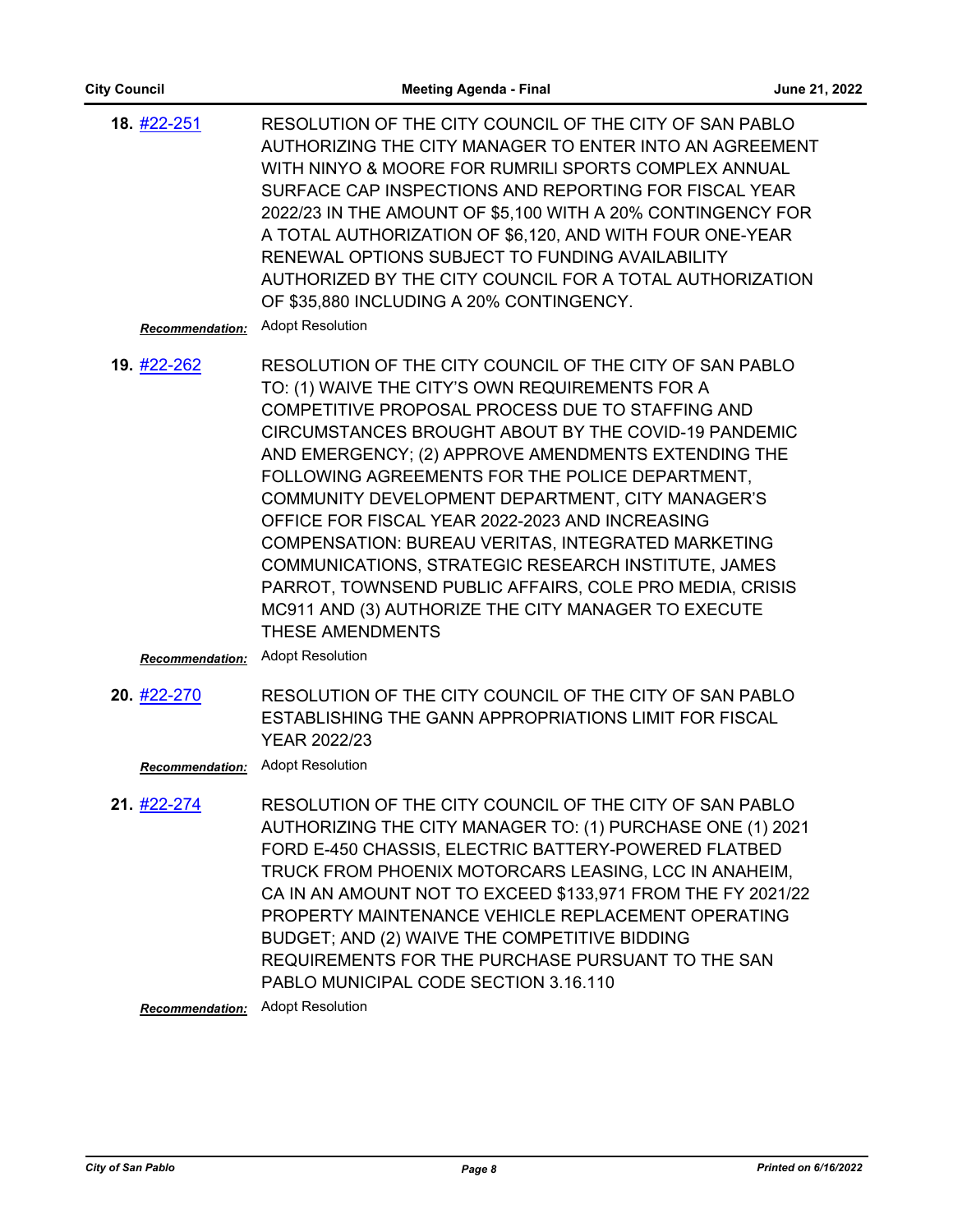| 22. #22-275            | RESOLUTION OF THE CITY COUNCIL OF THE CITY OF SAN PABLO<br>APPROVING SENATE BILL 1 (SB 1) ROAD MAINTENANCE AND<br>REHABILITATION ACCOUNT FUNDING AND PROJECT LIST FOR<br>FISCAL YEAR 2022/23 TO INCLUDE CITYWIDE SLURRY SEAL<br>PAVEMENT REHABILITATION PROJECT (0602) AND THE FY2022/23<br>PAVEMENT REPAIR PROJECT (0604)                                                                                                                                                                                                                                                                                   |
|------------------------|--------------------------------------------------------------------------------------------------------------------------------------------------------------------------------------------------------------------------------------------------------------------------------------------------------------------------------------------------------------------------------------------------------------------------------------------------------------------------------------------------------------------------------------------------------------------------------------------------------------|
| <b>Recommendation:</b> | <b>Adopt Resolution</b>                                                                                                                                                                                                                                                                                                                                                                                                                                                                                                                                                                                      |
| 23. #22-281            | RESOLUTION OF THE CITY COUNCIL OF THE CITY OF SAN PABLO<br>AUTHORIZING THE CITY MANAGER TO (1) ENTER INTO FOURTH<br>AMENDMENT TO AN AGREEMENT WITH CONTRA COSTA HEALTH<br>SERVICES FOR A REGIONAL COORDINATED OUTREACH,<br>REFERRAL AND ENGAGEMENT (C.O.R.E.) HOMELESS OUTREACH<br>TEAM TO IDENTIFY, ENGAGE AND CONNECT PERSONS<br>EXPERIENCING HOMELESSNESS TO HEALTHCARE, SOCIAL<br>SERVICES TO EXTEND C.O.R.E. SERVICES ONE YEAR, FROM JULY<br>1, 2022 THROUGH JUNE 30, 2023, AT A COST NOT TO EXCEED<br>\$100,416 FOR THE YEAR, WITH A TOTAL COMPENSATION UNDER<br>THE AGREEMENT NOT TO EXCEED \$284,479 |

*Recommendation:* Adopt Resolution

## **PERIODIC REPORTS**

VENDOR CHECK REGISTER REPORT FOR THE MONTH OF MAY 2022 **24.** [#22-269](http://sanpablo.legistar.com/gateway.aspx?m=l&id=/matter.aspx?key=5401)

*Recommendation:* Approve by Minute Order

## **\* \* \* END OF CONSENT CALENDAR \* \* \***

## **CITY COUNCIL DISCUSSION/CONSIDERATION**

RESOLUTION OF THE CITY COUNCIL OF THE CITY OF SAN PABLO, CALIFORNIA, EXTENDING THE EXISTENCE OF A LOCAL EMERGENCY DUE TO NOVEL CORONAVIRUS (COVID-19); DETERMINING THAT THE CITY COUNCIL AND OTHER BROWN ACT BODIES IN THE CITY OF SAN PABLO CONTINUE TO MEET REMOTELY THROUGH SEPTEMBER 30, 2022 DUE TO COVID-19 SOCIAL DISTANCING RECOMMENDATIONS FROM THE CONTRA COSTA HEALTH DEPARTMENT UNDER ASSEMBLY BILL 361 FINDINGS; AND CONFIRMING THE ACTIONS TAKEN BY THE DIRECTOR OF EMERGENCY SERVICES. **25.** [#22-278](http://sanpablo.legistar.com/gateway.aspx?m=l&id=/matter.aspx?key=5410)

*Recommendation:* Adopt Resolution

## **SUPPLEMENTAL MATERIALS (IF ANY)**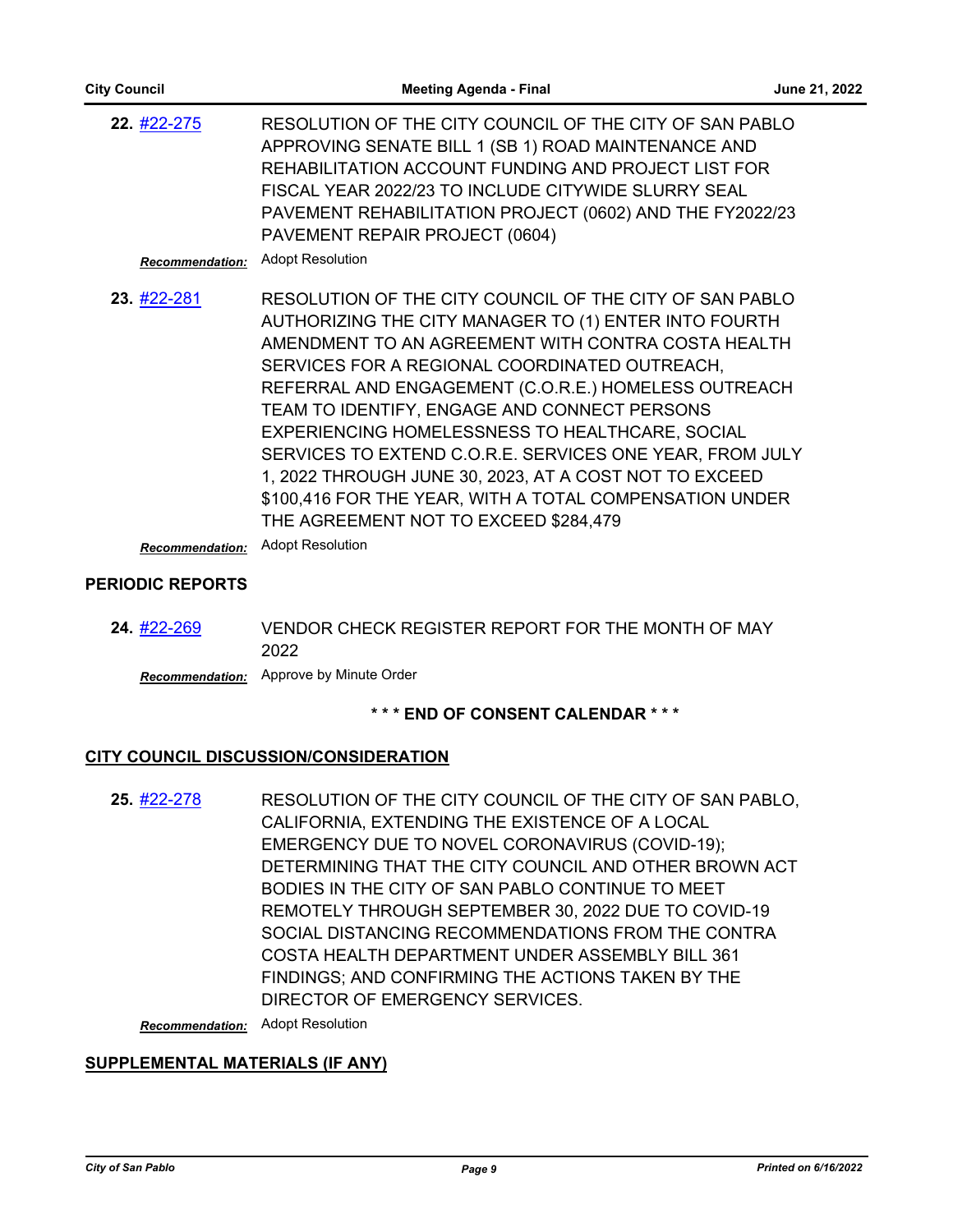MATERIALS SUBMITTED AFTER PUBLICATION OF THE AGENDA WILL BE APPENDED AFTER THE COUNCIL MEETING. THIS IS NOT AN ACTION ITEM BUT MERELY A MECHANISM FOR MATERIALS SUBMITTED AFTER PUBLICATION OF THE AGENDA TO BE APPENDED TO THE PUBLISHED AGENDA AFTER THE COUNCIL MEETING. **26.** [#22-239](http://sanpablo.legistar.com/gateway.aspx?m=l&id=/matter.aspx?key=5371)

#### **MAYOR AND CITY COUNCIL ASSIGNMENTS REPORTS**

#### *(Approved by Resolution 2022-013)*

*Informational reports from Councilmember representatives to the following committees, commissions and organizations; brief reports on meetings attended at the expense of the City or Agency, as required by Government Code section 53232.3(d) (AB 1234); and other reports regarding items of general interest to the City Council. The City Council may take action on other items of interest that are specifically agendized herein:*

#### **(a) Mayor Rita Xavier**

*Memberships: Association of Bay Area Governments (Primary); Contra Costa Mayors' Conference (Primary); League of CA Cities East Bay League Division (Primary); West Contra Costa Mayors & Supervisors Association (Primary); San Pablo Community Grant Foundation (Member); West Contra Costa Transportation Advisory Committee (Primary); West County Integrated Waste Management/RecycleMore JPA Authority (Alternate); Contra Costa City Selection Committee (Chair)*

*Standing Committees: Public Safety*

*Ad-Hoc Subcommittees: Public Fiber/Electric Vehicle Infrastructure; City Manager Employment Agreement*

#### **(b) Vice Mayor Abel Pineda**

*Memberships: West Contra Costa Transportation Advisory Committee (Alternate); West County Integrated Waste Management/RecycleMore JPA (Primary); Contra Costa County Mayors Association (Alternate); West County Mayors & Supervisors Association (Alternate) Standing Committees: Community Services*

*Ad-Hoc Subcommittees: Public Fiber/Electric Vehicle Infrastructure; City Manager Employment Agreement*

#### **(c) Councilmember Patricia Ponce**

*Memberships: MCE Clean Energy Board of Directors (Primary); San Pablo Economic Development Corporation Board of Directors (City Council Appointee); San Pablo-Manzanillo Future Board Member Designation (Primary); League of California Cities East Bay Division (Alternate)*

*Standing Committees: Budget, Fiscal & Legislative; Economic Development, Housing & Project Management; Public Health*

*Ad-Hoc Subcommittees: None*

#### **(d) Councilmember Arturo Cruz**

*Memberships: Association of Bay Area Governments (Alternate); San Pablo Community Grant Foundation Board (Member) Standing Committees: Community Services; Economic Development, Housing & Project Management; Public Safety; Public Health Ad-Hoc Subcommittees: None*

#### **(e) Councilmember Elizabeth Pabon-Alvarado**

*Memberships: MCE Clean Energy Board of Directors (Alternate) Standing Committees: Budget, Fiscal & Legislative Ad-Hoc Subcommittees: None*